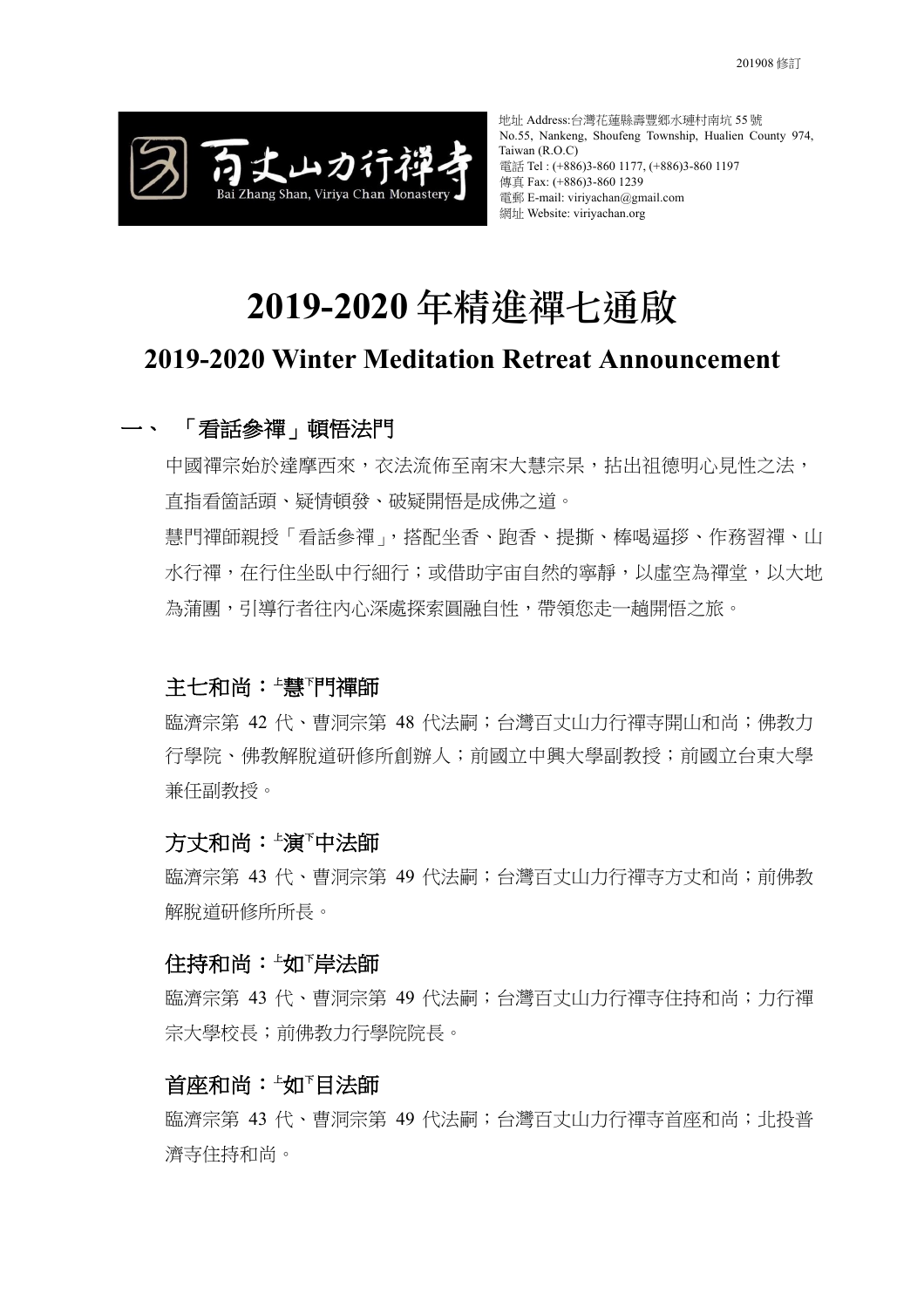#### **Kan Hua Chan:**

The Great Master Dahui advocated the questioning method to bring out the Yi (doubt) cluster in Chan meditators' mind. The action force of questioning would trigger the reaction force of Ignorance seeds if questioning in the right way. When these two forces clash together would create the Yi (doubt)-Cluster.

The burst of Yi-cluster, with no barrier between both object and subject, is the result of physiological chemical reactions initiated by the psycho-physical accumulation. During this process, the original reasoning loop, logical pathway, thinking model were broken into pieces, rebuilt and reorganized.

The enlightenment experience of Siddhartha Gautama and all Chan Patriarchs have something in common. They went through the process of exploring the biggest question of life, pushing themselves to doubt and challenging their fundamental components and reasoning processes of their lives.

**Chief Spiritual Guide Monk:** Master Huimen **Abbot (Spiritual Affairs):** Monk Yenzhong **Abbot (Administrative):** Monk Ruan **Head Monk:** Monk Rumu

## 二、 禪七日期:

冬制禪七(一至四七):2019 年 12 月 01 日至 2019 年 12 月 28 日 學員研討:2019 年 12 月 29 日至 2019 年 12 月 31 日 傳法:2020 年 01 月 01 日 冬制禪七(五至七七):2020 年 01 月 01 日至 2020 年 01 月 21 日 初春禪七: 2020年 01月 27日至 02月 03日 (農曆正月初三至正月初十)

#### **Date:**

Winter Retreat (Session 1-4): 2019/12/1 - 2019/12/28 Seminar: 2019/12/29 - 2019/12/31 Ceremony of disseminating of the Dharma: 2020/1/1 Winter Retreat (Session 5-7): 2020/1/1 - 2020/1/21 Spring Retreat: 2020/1/27-2020/2/3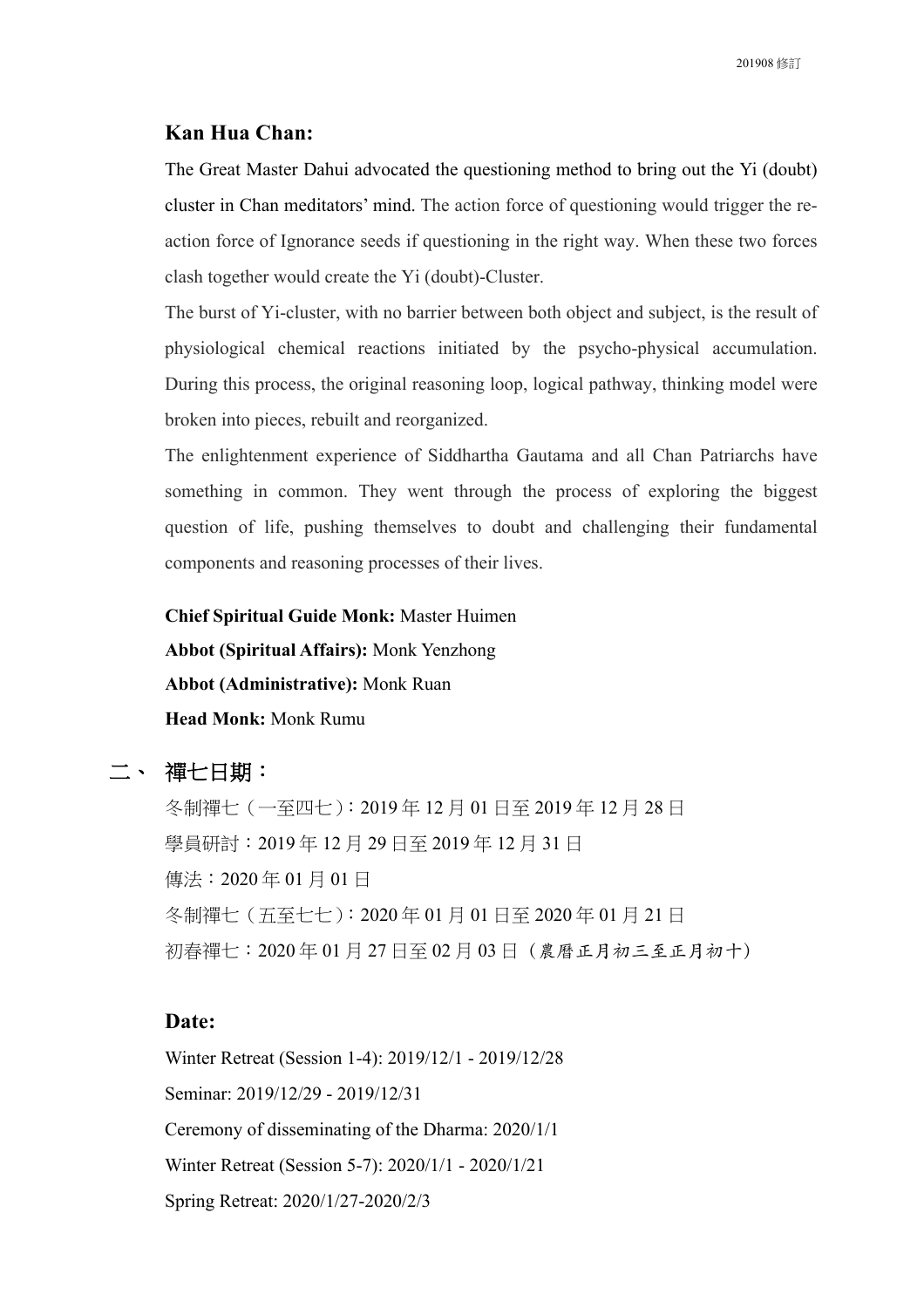| 期別<br><b>Session</b> | 日期<br>Date                   | 期別<br><b>Session</b> | 日期<br><b>Date</b>            |
|----------------------|------------------------------|----------------------|------------------------------|
| 七<br>S <sub>1</sub>  | $2019/12/01 \sim 2019/12/07$ | 五七<br>S <sub>5</sub> | $2020/01/01 \sim 2020/01/07$ |
| 二七<br>S <sub>2</sub> | $2019/12/08 \sim 2019/12/14$ | 六七<br>S <sub>6</sub> | $2020/01/08 \sim 2020/01/14$ |
| 三七<br>S <sub>3</sub> | $2019/12/15 \sim 2019/12/21$ | 七七<br>S7             | $2020/01/15 \sim 2020/01/21$ |
| 四七<br>S4             | $2019/12/22 \sim 2019/12/28$ | 春七<br>S <sub>8</sub> | $2020/01/27 \sim 2020/02/03$ |

備註:單週午齋後放香,雙週早齋後放香。

Note: There is a short break on last day of each retreat. Odd week: break given after lunch. Even week: break given after breakfast.

三、 報名對象:17 歲以上之僧俗四眾。

**Age requirement:** Monastic or laypeople who are 17 yrs and above.

四、 報到時間:每一期禪七的前一日下午2時至5時。 (註:初春禪七則於 2020 年 1 ⽉ 27 ⽇(初三)下午完成報到)

報到地點:百丈山力行禪寺(台灣花蓮縣壽豐鄉水璉村南坑 55 號)。

**Reporting Time:** The day before the first day of the retreat, 2pm to 5pm.

(Note: For Spring Retreat attendant, all reporting must finish in the afternoon of 7 Feb 2019 ( $3<sup>rd</sup>$  day of first lunar month)

**Reporting Place:** Viriyachan Monastary (No.55, Nankeng, Shuilian Village, Shoufeng Township, Hualien County 974, Taiwan (R.O.C.))

- 五、 報名方式:
	- 1. 請上官網 viriyachan.org 線上填寫報名表 、( 或進入 報名表網址 填 寫 : https://jinshuju.net/f/IPjaGv),待審核通過後寄發錄取通知。不接受 excel 表報 名。
	- 2. 錄取後因故需取消報名者,請主動來信通知: viriyaintensify@gmail.com, 否則 列入黑名單。
	- 3. 若有相關問題可洽詢當地聯絡人(請見下表)。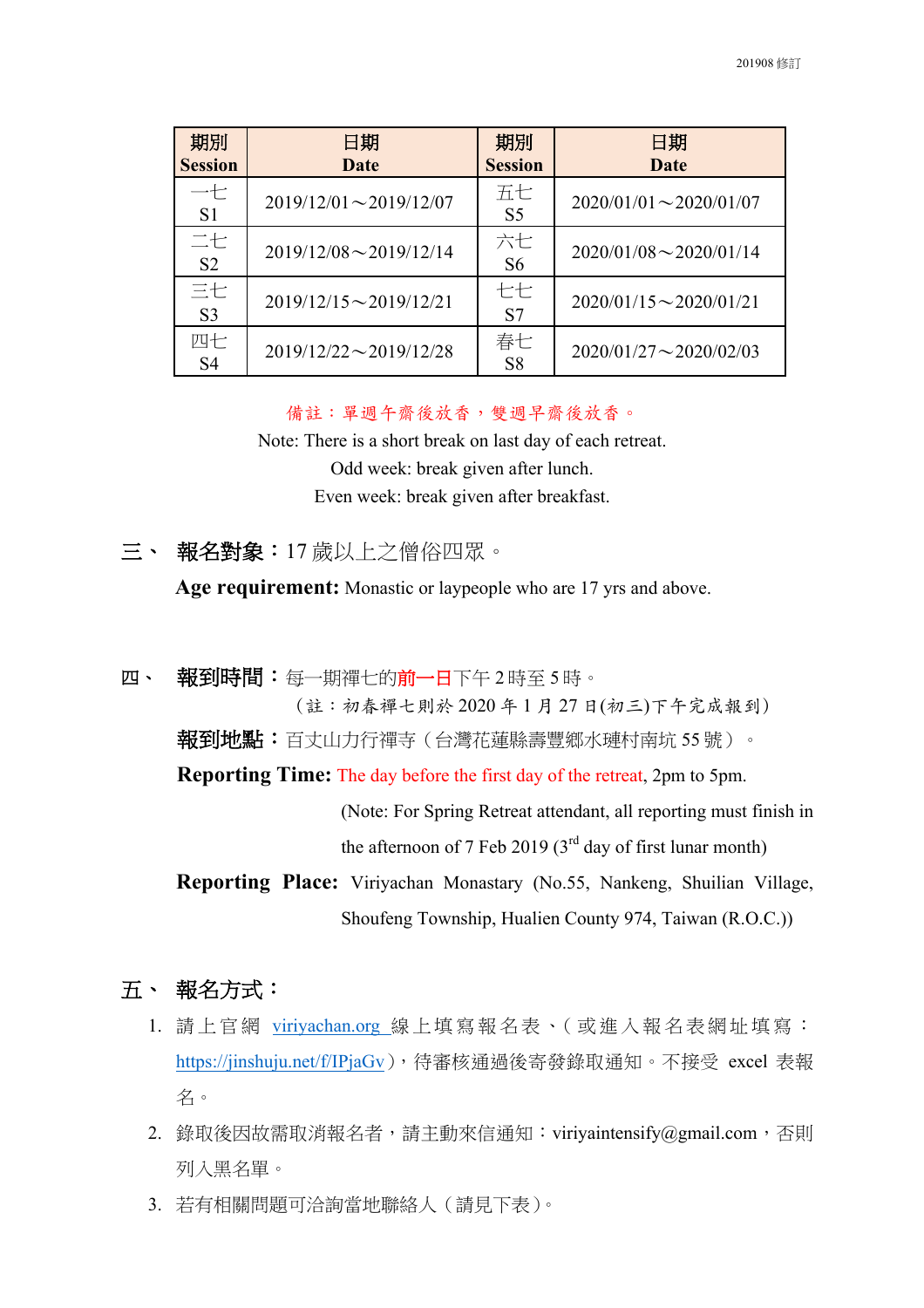## **Registration method:**

- 1. Visit official website viriyachan.org to fill up registration form (or visit registration form webpage: https://jinshuju.net/f/IPjaGv). We will send admission notice to those who are eligible to attend this meditation retreat. No Excel registration form will be accepted.
- 2. Those who have received admission notice, but later want to cancel their registrations for any reasons, please take responsibility to notify us by emailing to viriyaintensify@gmail.com . Otherwise, the names will be blacklisted.
- 3. If you have any questions, please contact the local contact person as listed in the table.

| 地區                                   | 聯絡人             | E-mail                                                                               | 電話            |
|--------------------------------------|-----------------|--------------------------------------------------------------------------------------|---------------|
| 台灣/美加/<br>香港/其他<br>Taiwan and Others | 當職法師<br>Counter | 禪七事務處:<br>viriyaintensify@gmail.com<br>禪七事務處微信 ID:<br><b>LXCS3705</b><br>$\boxed{3}$ | 0973-337-305  |
|                                      | 李素敏             | leesb1964@gmail.com                                                                  | 9222 3815     |
| 新加坡<br>Singapore                     | 劉韋欣             | lowhs36@gmail.com                                                                    | 9139 7763     |
|                                      | 郑翠莲             | nagata@live.comsg                                                                    | 9795 4884     |
| 馬來西亞                                 | 梁圓品             | leongphooileng@gmail.com                                                             | 012-2216565   |
| Malaysia                             | 陳瑞玲             | tan.sweeleng@yahoo.com                                                               | 016-2788887   |
| 中國大陸                                 |                 | gsgnzbx@hotmail.com                                                                  | 189-0930-9166 |
| China                                | 明徹              | 微信公眾號:看話參禪 (kanhuacanchan)                                                           |               |

- 六、冬制禪七起七時間:每一期禪七的前一日晚上7時。 初春禪七起七時間:2020 年 1 月 27 日(正月初三)晚上 7 時。 **Onset of Winter Retreat:** 7pm on the day before the first day of the retreat. **Onset of Spring Retreat:** Evening 7pm, 27 Jun 2020.
- 七、 交通指引:往返火車票或機票,請自行上網預訂。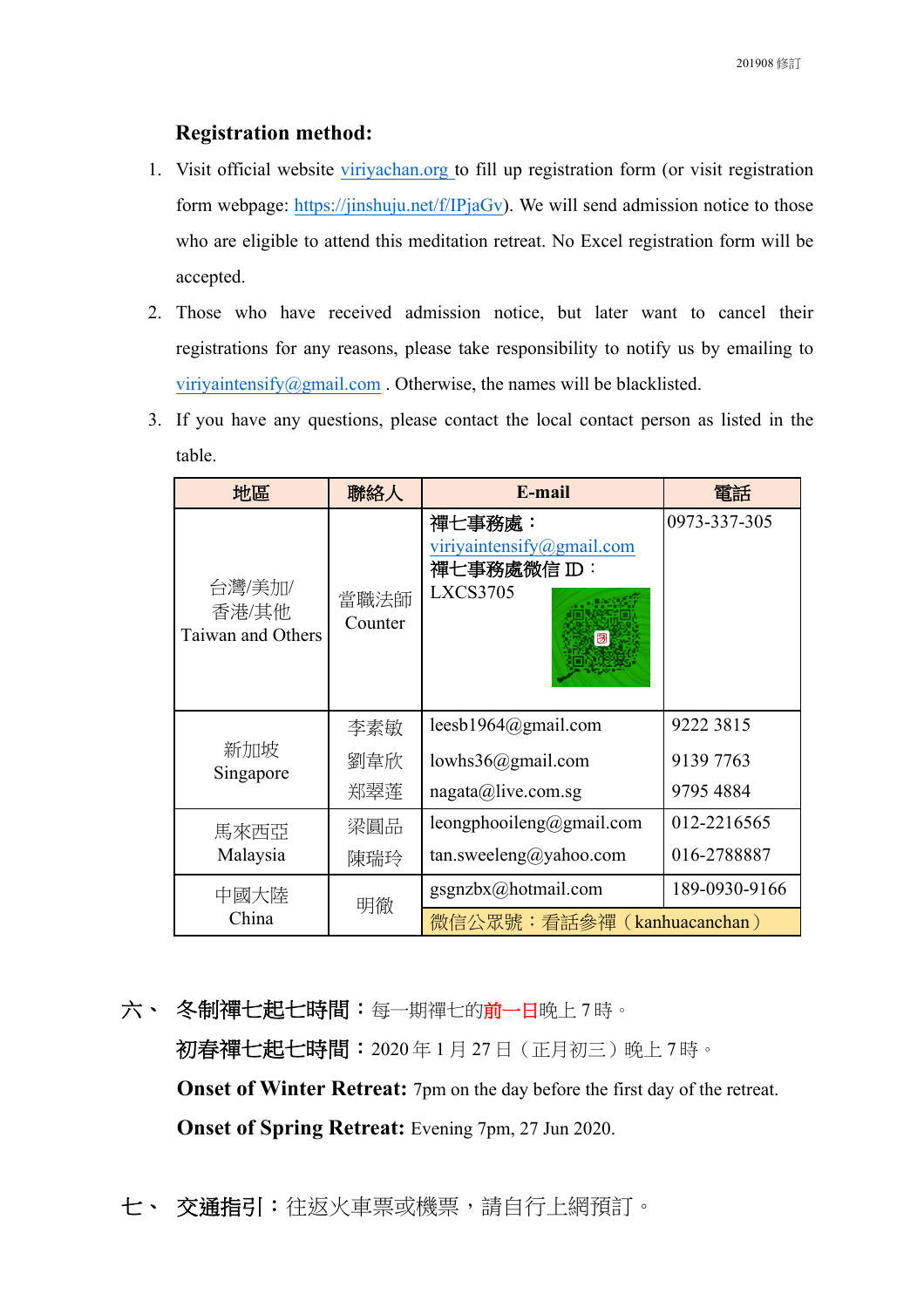- ¨ 台灣鐵路管理局:https://tip.railway.gov.tw/tra-tip-web/tip
- ◆航空: https://www.skyscanner.com.tw
- ◆ 客運:於花蓮火車站「東站」左前方搭乘「花蓮客運」,到「水璉」下車 (請告知司機),並請先來電 (03)860-1177;(03)860-1197 告知客運開車時刻, 以便安排接駁上山(接駁時間最晚至晚上 7:00)。
- ◆ 花蓮客運網站: http://www.hualienbus.com.tw/bus/ticket\_info.php

**Transport advice:** Please book your own train and/or air tickets.

- For train tickets, please visit website: https://tip.railway.gov.tw/tra-tipweb/tip?lang=EN\_US
- For air tickets, please visit https://www.skyscanner.com.tw
- $\bullet$  Bus Coach: Please take the East Exit at Hualien station to the bus ticketing counter, located on the left-hand side of Hualien station. You can buy the ticket to Sheilien at the counter. The fare is TWD\$83 per adult. After you purchase the ticket, please call us at (03-860-1177) to let us know your departure time so that we can pick you up at Sheilien bus stop (pickup time latest by 7pm).
- $\bullet$  Hualien bus company: http://www.hualienbus.com.tw/bus/ticket\_info.php
- 八、 應備物品:健保卡、身份證明文件、護照等證件。室內拖鞋、換洗及保暖衣 物(如: 外套、毛衣、毛帽、圍巾、披肩、衛生衣...等),戶外遮陽帽、自用藥品、 保溫水杯。個人盥洗用品(牙刷、牙膏、毛巾)、個人清潔衛生用品 (包括女性 生理期用品)。 必備:洗衣袋 **2** 枚、睡袋、枕頭巾 **2** 條、手電筒、室內乾淨止滑運動鞋**(**跑香

用**)**、室外運動鞋**(**行禪用**)**、輕便雨衣或雨傘。

山上冬季溼冷,請準備足夠的保暖衣物。

在家居士請自備輕便素服或居士服。

**Things to bring:** Health Insurance card (Taiwanese resident), ID card or passport for identification purpose. Indoor sandals, clothes and warm clothing (coat, sweater, cotton cap, scarf, shawl, undergarment, etc.), outdoor sun-visor/cap, own medication,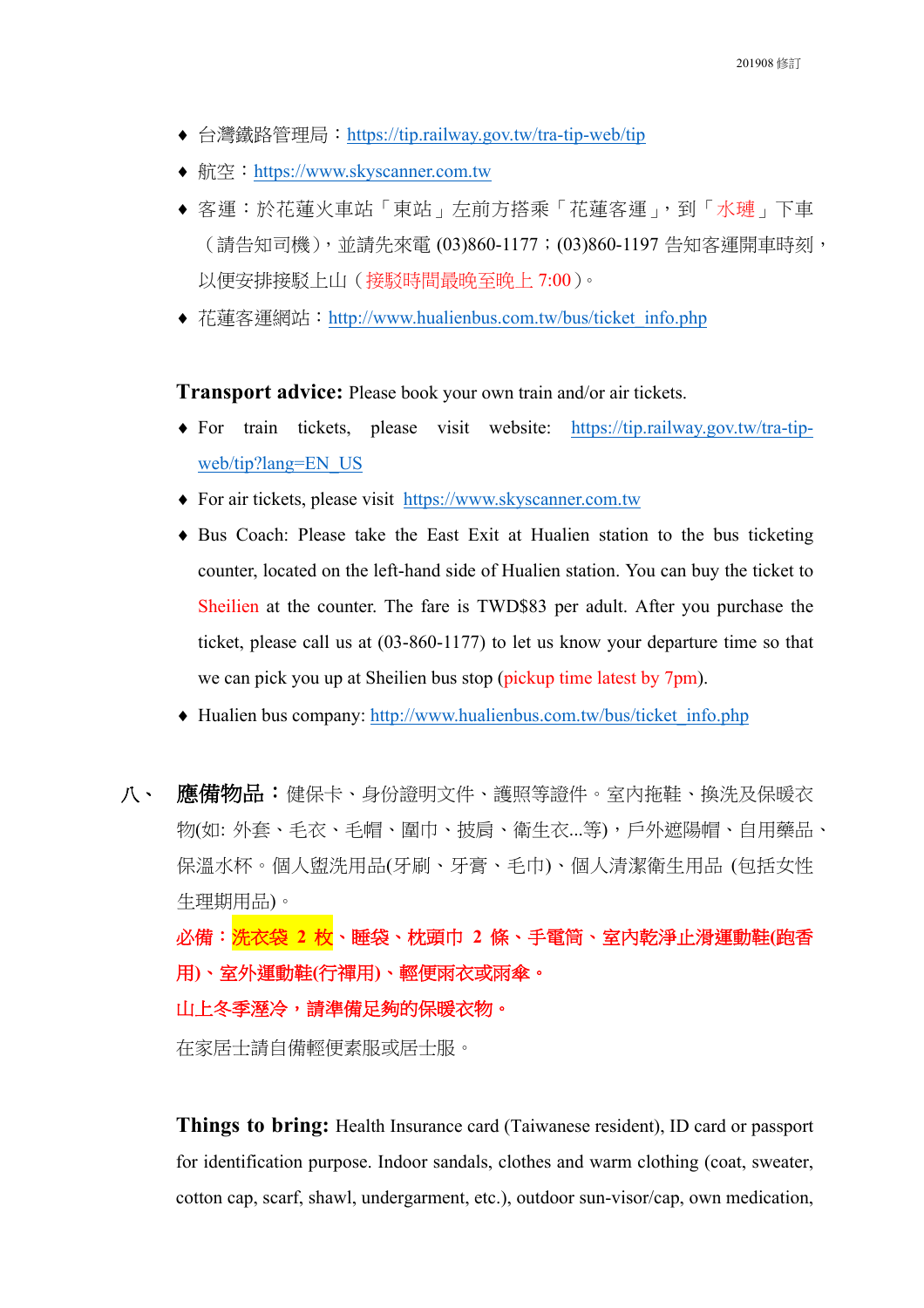thermal flask. Personal toiletries (toothpaste, toothbrush, towel), personal hygiene products (such as female sanitary pad, etc).

Must bring: 2 laundry bags, sleeping bag, 2 pillow towels, torchlights, indoor clean anti-slip sneakers (for running in meditation hall), outdoor sneakers (for outdoor walking meditation), raincoat or umbrella.

The mountain has wet and cold weather in winter so please prepare enough warm clothing.

Laypeople to bring their own simple, plain wear or layperson wear.

### 九、 注意事項:

#### **Important matters:**

- 8. 若您對寮房、禪堂座位等,不能接受常住安排者,請勿報名及報到。 If one cannot accept the allocation of the room and seating in meditation hall by temple personnel, please do not register or report for the retreat.
- 9. 今年冬制禪七不另設病寮,若您有身心障礙疾病而未於報名表單上如實告知, 經報到或日後發現,本山一律不接受報到並將請您下山。

This year, the temple does not have a sick bay. Those who do not report about their mental and/or physical illness, risk being asked to leave the premise when discovered.

10. 禪七期間**嚴守禁語**,完全遵守禪堂規約及禪七作息表。

During the meditation retreat, all must obey the strict ban on speech and completely and strictly follow the rules of the meditation hall and the retreat schedule.

11. 禪七期間僅學習、接受、使用主七和尚教授之禪法。

During the meditation retreat, all must learn, accept and practise the meditation method taught by the leading monk of the retreat.

- 12. 禪七期間禁止使用電子通訊產品,手機、平板、電腦等交由常住保管。 During the meditation retreat, all are not allowed to use electronic communication devices and items such as mobile phones, tablets, and laptops, must be handed over to temple personnel for safekeeping.
- 13. 罹患心理疾病及重大疾病,應告知常住,不可隱瞞。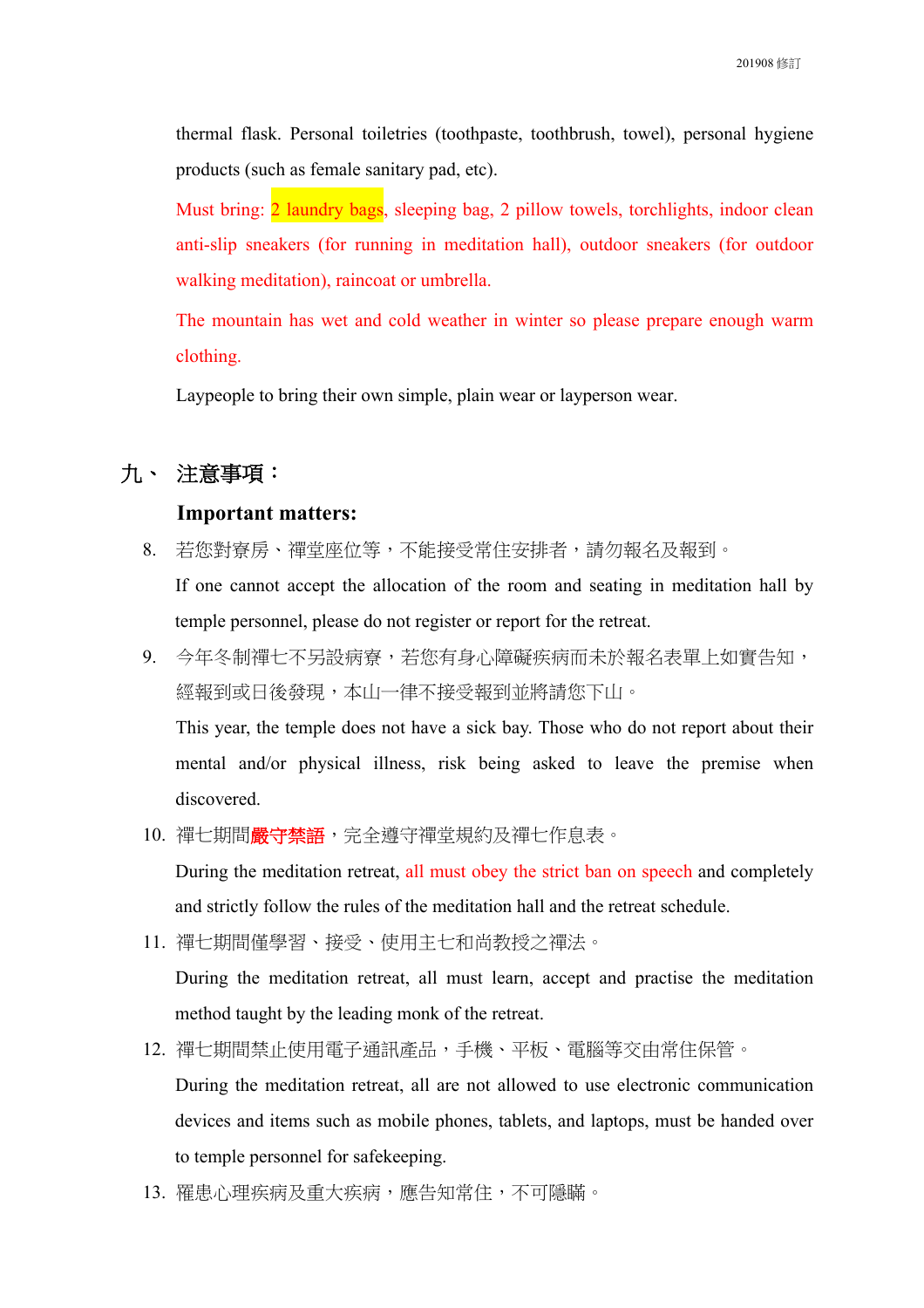Those who are suffering from mental and/or severe illness must tell the temple personnel and cannot conceal the truth.

- 14. 寮房、舖位、禪堂坐位、齋堂坐位、膳食悉由執事安排。 All arrangement of rooms, bunks, meditation hall seating, lunch hall seating and food will have to follow the instructions of the deacons.
- 15. 個人貴重物品(如護照、機票、相機、現金、信用卡...等),於報到時可交由常 住統一保管,否則本寺不負遺失、損污…等及所衍生之任何責任。 Personal valuable items such passports, air-tickets, camera, cash, credit cards, etc. must be handled to temple personnel for safekeeping. Otherwise, the temple will not be responsible for loss, damage or other happenings and their extended issues.
- 16. 不穿著會發出聲響的衣、褲,以免干擾大眾。

Do not wear clothing and trousers that will make noise so as not to disturb others.

17. 若未遵守或違犯上列事項者,本寺「禪堂執事會議」得視情事議決處置方式, 最重得請出堂下山。

For those who are unable to follow or break the above rules, the Deacon Committee of the Meditation Hall of our temple will issue punishment according to the severity of the offence. The most severe punishment will be that of being instructed to leave the temple.

18. 為整體安全考量,由本寺統一在台代購意外保險,保費於報到時繳交,同意者 始得報名禪七。保險費以台幣計價,計算方式如次:參加一個七 150 元,二個 七 200 元,三個七 250 元,四個七 300 元,五個七 320 元,六個七 360 元,七 個七 400 元。春七 150 元。

**For safety consideration of all participants, our temple has purchased Taiwan Accident Insurance for all** and the insurance premium is payable during registration. The insurance premium according to the number of weeks of participation is as follows:

| Weeks of Retreat | Insurance     | Weeks of Retreat | Insurance     |
|------------------|---------------|------------------|---------------|
| Attended         | Premium (TWD) | Attended         | Premium (TWD) |
|                  | 150           |                  | 320           |
|                  | 200           |                  | 360           |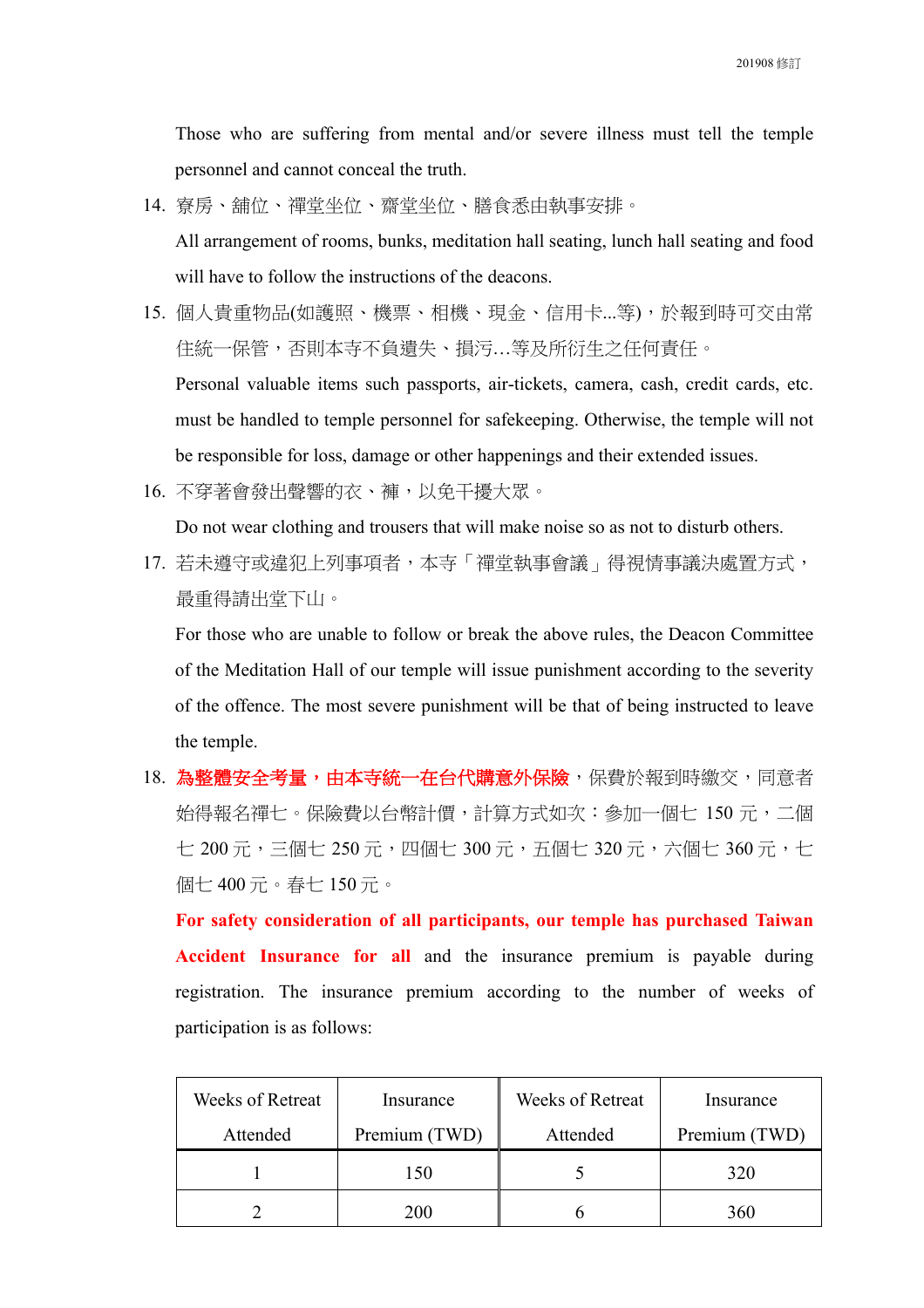| 250 | 400 |
|-----|-----|
| 300 | 150 |

## 十、 申請「短期出家」注意事項:

**Important considerations for the application of the Short Term Ordination**

1. 須自備:剃刀、灰色襪子、毛帽、圍巾、素色拖鞋、深色鞋子、深色衛生衣 等物品。

Things to prepare for yourself: razor, grey socks, cotton cap, scarf, plain-coloured slippers, dark-coloured shoes, dark-coloured undergarment and so on.

2. 女眾換穿僧服後,要注意內著。(請穿運動型內衣)

After changing Sangha clothes, female participants must be mindful of their inner clothing. (Please wear sports bra)

3. 不可僧服混搭俗裝,天氣冷時,應披禪堂披風(不可穿俗裝外套)。

Cannot wear a layer of laypeople clothes underneath the Sangha outfit. When weather is cold, one can wear the cloak provided in the meditation hall (Wearing of laypeople coat is not allowed).

4. 不可穿黃色或咖啡色僧服。

Cannot wear brown or coffee-coloured Sangha clothes.

5. 不得未經申請許可剃度,自行穿上僧服,偽作沙門。

Those who have not applied for approval to be ordinated, cannot wear Sangha clothes to falsely represent themselves as monastics.

6. 冬季乾癢需皮膚保濕者,需自備「無香」乳液。

During winter season, please bring your own moisturizing lotion to prevent dryness and itchiness of skin.

7. 今年度短期出家者須在 11/29 下午 5:00 以前報到,於 11/30 學習威儀,12/1 集 體剃度,不接受臨時報名短期出家。

Participants for the short term ordination programme are required to report on 29 November before 5pm. You are required to attend a programme to learn the rules of deportment on 30 Nov. The group shaving ceremony will be held on 1 Dec. Any impromptu request to join the ordination will not be accepted.